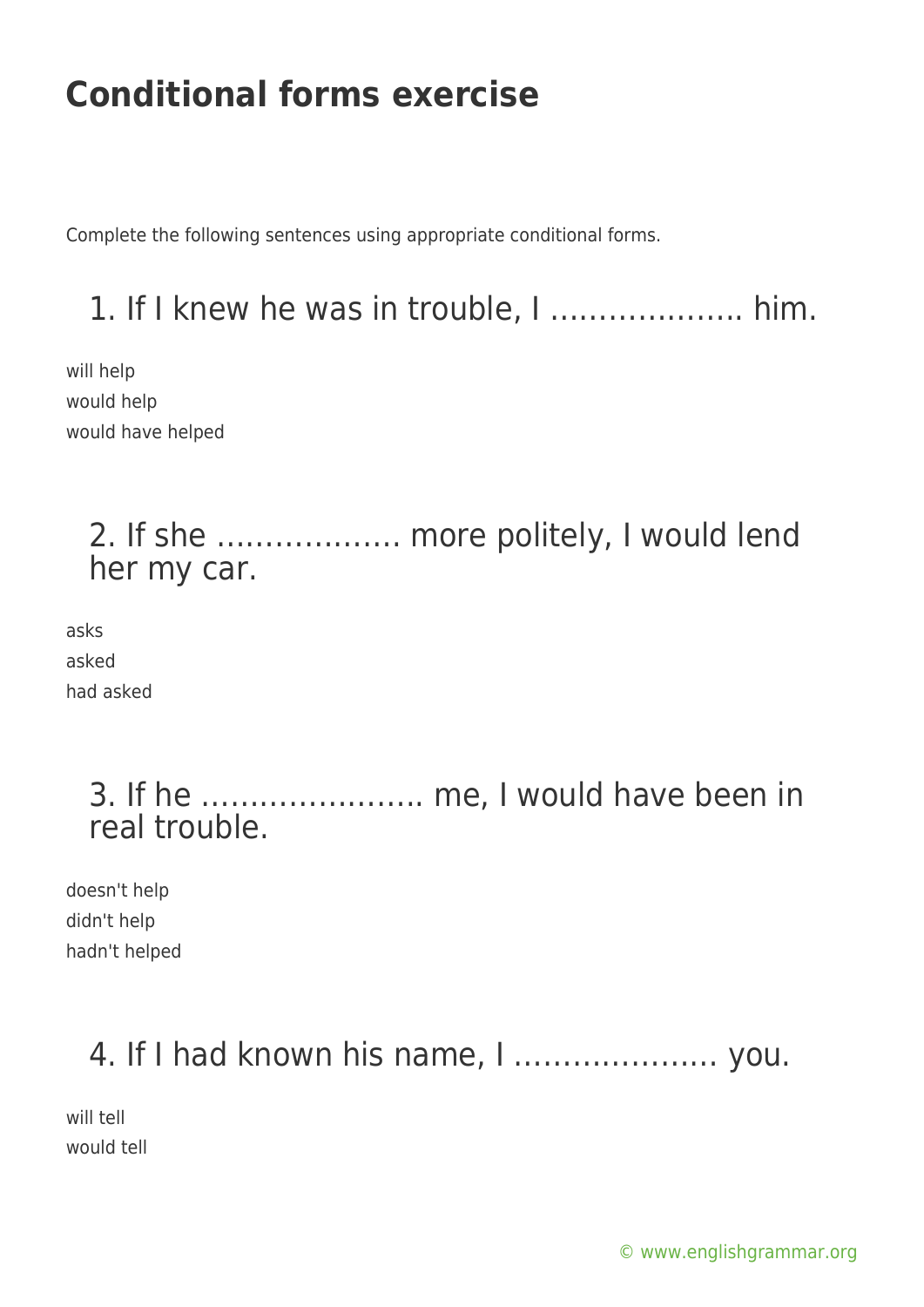would have told

#### 5. If she ………………… prompt medical attention, she would have survived.

received has received had received

## 6. If I were you, I ……………… that examined by a doctor.

will get would get would have got

#### 7. If the weather stays good, we ……………….. a game of tennis.

would play will play would have played

8. If she …………………. on time, she would have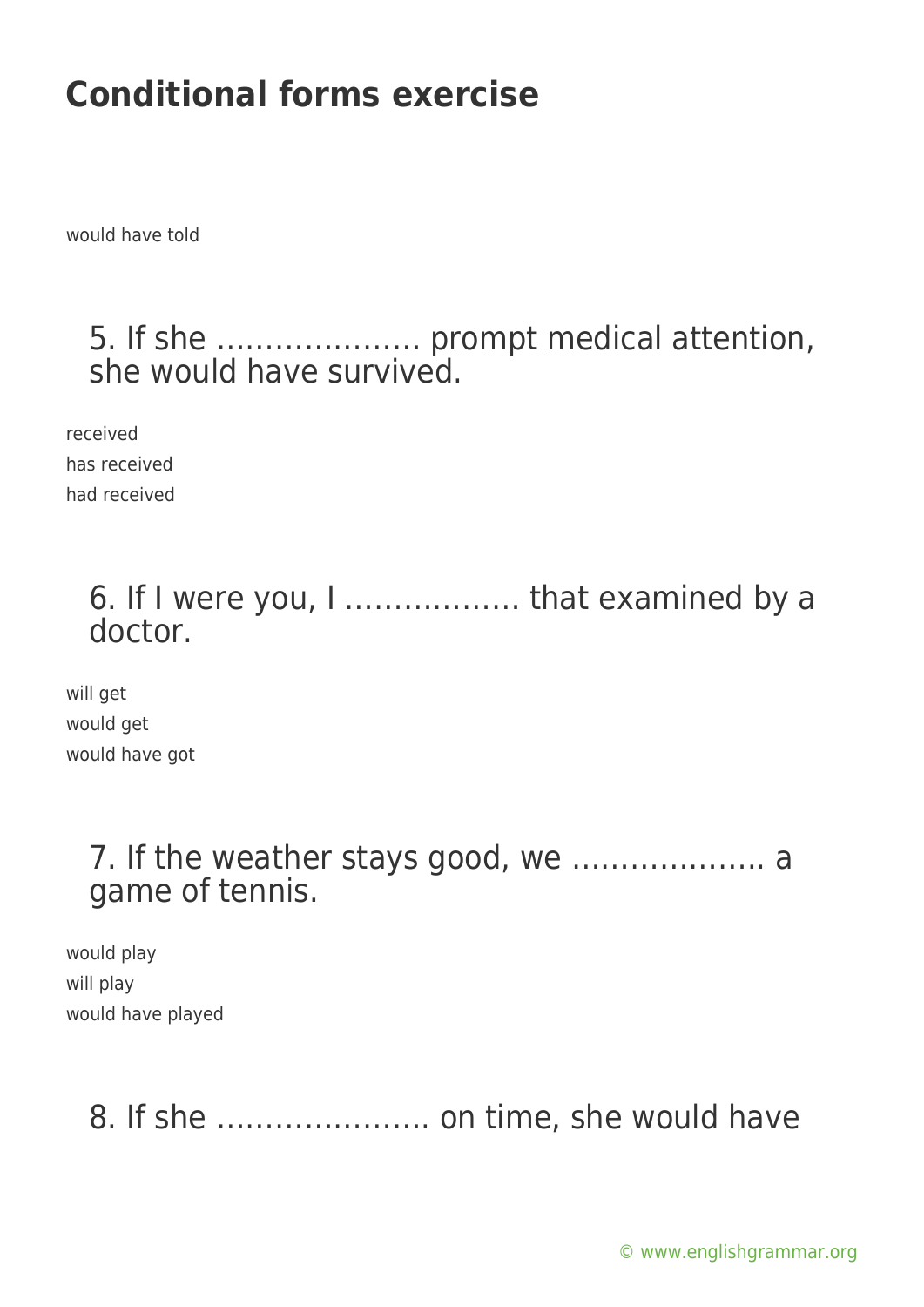received the job.

applied applies had applied

### 9. If I ……………… you what happened, will you keep it to yourself?

tell told had told

### 10. If I were you, I ………………. celebrating this occasion.

will be would would be

#### Answers

1. If I knew he was in trouble, I would help him.

2. If she asked more politely, I would lend her my car.